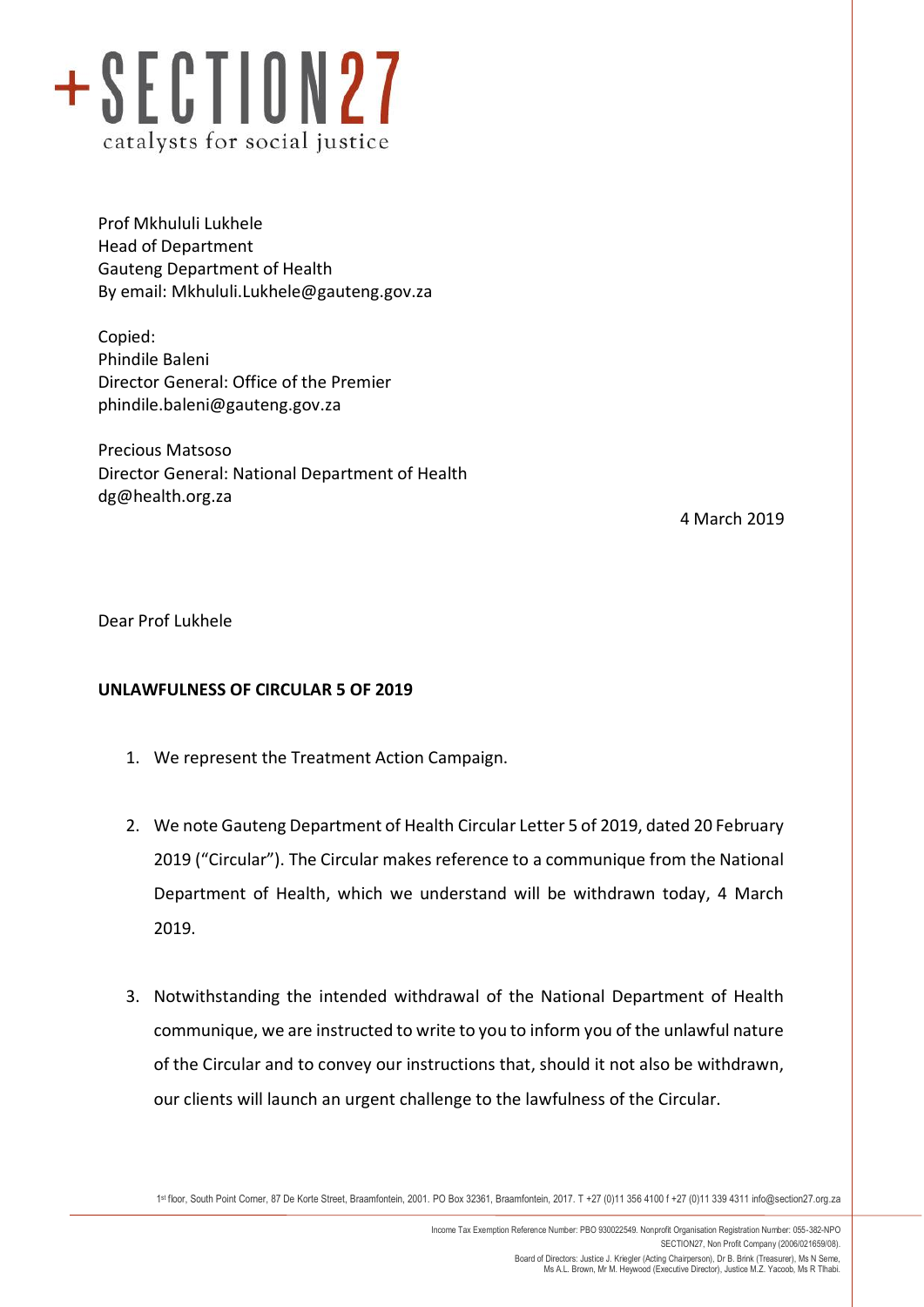- 4. We request, therefore, a response to this letter, confirming that the Circular has been withdrawn, before close of business on 7 March 2019.
- 5. We lay out below the current legal framework as it relates to access to health care services to people who are not citizens of South Africa and detail the reasons for our description of the Circular as unlawful.

## **Current legal framework**

- 6. The Constitution provides in section 27 that everyone has a right to have access to health care services, including reproductive health care services and that no one may be denied emergency medical treatment. The Constitution provides further in section 28(1)(c) that every child has the right to basic health care services. Children's rights to basic health care services (a term that remains undefined) is not qualified by the availability of resources.
- 7. The Refugees Act 130 of 1998 further provides in section 27(g) that refugees have the right to the same basic health care services as South Africans.
- 8. The National Health Act 61 of 2003 provides in section 4(3) that all pregnant and lactating women and all children below the age of six (regardless of nationality) are eligible for free health care services; that all persons (regardless of nationality) are entitled to free primary health care services; and that all women (regardless of nationality) are entitled to free Termination of Pregnancy services under the Choice on Termination of Pregnancy Act 92 of 1996. The Minister may prescribe, but has not prescribed, conditions subject to which categories of persons are eligible for such free services, having regard to the range of free services already available, the categories of persons receiving such services, the impact of any condition on access to services, and the needs of vulnerable groups. Finally, the National Health Act in section 5 confirms the constitutional directive that a health care provider, health worker or health establishment may not refuse a person emergency medical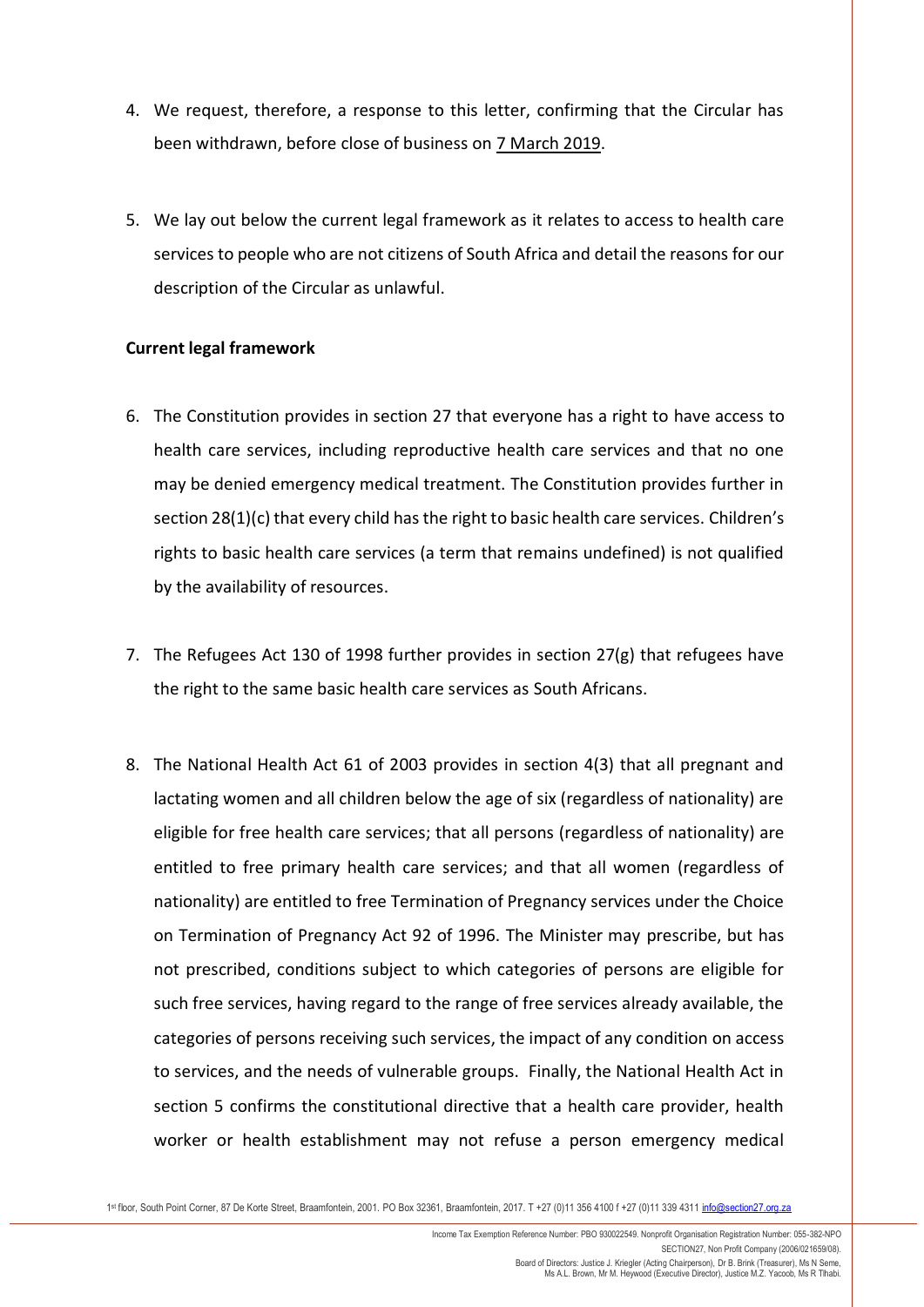treatment.

- 9. The legislative framework is then supplemented at national level by the Uniform Patient Fee Schedule which provides in Annexure H that non-South African citizens attending hospitals are expected to pay the full fees as laid out in the Uniform Patient Fee Schedule, except refugees and asylum seekers and undocumented migrants from SADC states, who are treated in the same way as South Africans and subjected to a means test based on their income. The assessment will determine how much their fees are subsidised.
- 10. The provisions of the Uniform Patient Fee Schedule and the National Health Act may be supplemented by the MEC for Health in provinces, who may prescribe procedures and criteria for admission to health facilities and a schedule of fees for different categories of users. In Gauteng, the Hospitals Ordinance Amendment Act 4 of 1999 provides that the CEO of a hospital may require identification documents prior to admission to a hospital except where deferring treatment may have "dangerous or detrimental consequences" to the person seeking treatment. There is nothing to suggest that migrants are excluded from this provision and there is no definition of "dangerous or detrimental consequences". The wording suggests that less than an emergency situation is required to trigger this provision.
- 11. Further, the Gauteng Patient Classification Policy Manual requires the production of identification among other documents, following which a patient is classified into H0, H1, H2 or H3 classifications, depending on the patient's ability to pay. If the patient does not have a South African ID but is a refugee or asylum-seeker or an undocumented migrant from a SADC state, the patient does not fall within the definition of "foreign patient" and does not, therefore, fall as other foreign patients do, within H3 classification (the lowest level of subsidisation). Instead the patient is treated in the same way as a South African and subjected to a means test.

## 12. Finally, a 19 September 2007 revenue directive from the Department of Health and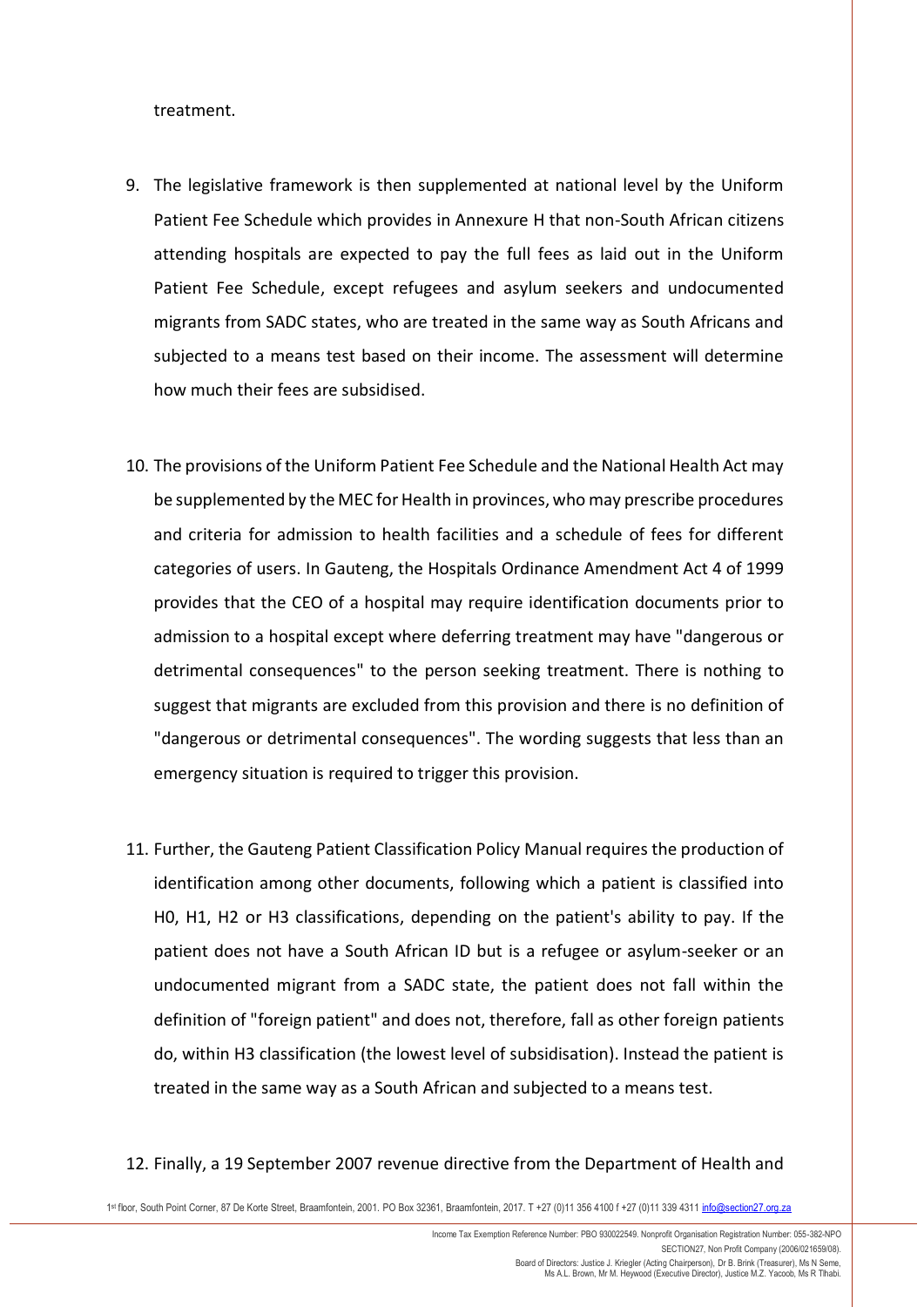directed to Provincial Health Revenue Managers and HIV/AIDS Directorates provided that "refugees/asylum seekers with or without a permit that do access public health care shall be assessed according to the current MEANS test (as specified in the Annexure H)" (sic). A subsequent memorandum dated 4 April 2008 and addressed to all Hospital CEO's, District Family Physicians and District Managers from Dr Maduna, Chief Director: Region A in Gauteng clarified, in response to reports that some facilities were denying patients without identity documents access to the comprehensive HIV and AIDS care, management and treatment plan, that "no patient should be denied access to any health care service, including access to antiretrovirals, irrespective of whether they have a South African Identification Document or not".

- 13. In summary, the current legal framework for access to health care services by anyone other than a South African citizen is as follows:
	- a. Everyone (regardless of citizenship or status) is entitled to free primary health care services.
	- b. All pregnant and lactating women (regardless of citizenship or status) are entitled to free health care services, including both primary health care services and hospital-based care.
	- c. All children under the age of 6 years old (regardless of citizenship or status) are entitled to free health care services, including both primary health care services and hospital-based care.
	- d. Refugees, asylum seekers and undocumented migrants from SADC states are entitled, when accessing hospitals, to be treated in the same way as South Africans and to be subjected to a means test to determine their classification as H0, H1, H2 or H3 patients.
	- e. Everyone (regardless of citizenship or status) is entitled to access comprehensive HIV and AIDS care, management and treatment.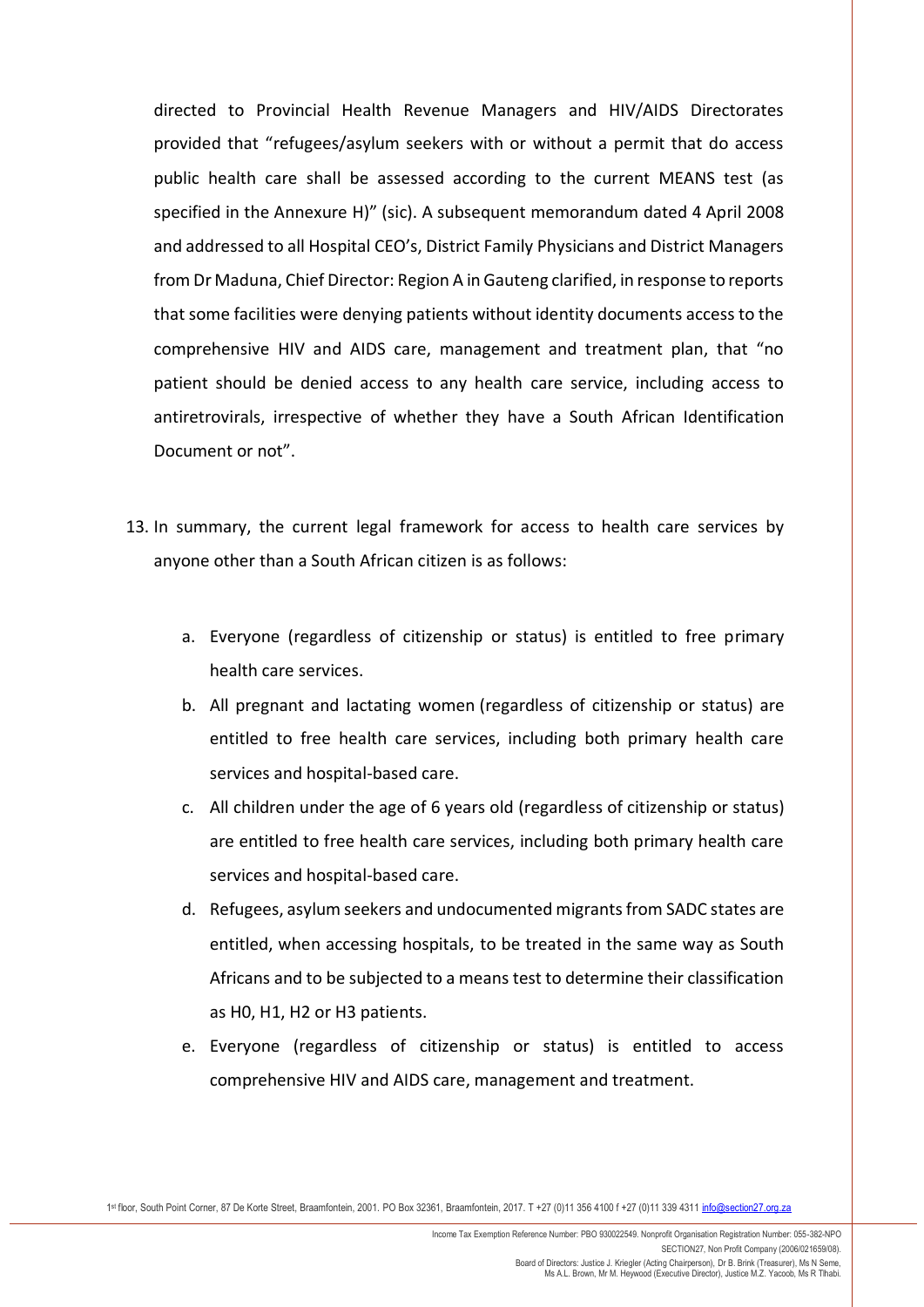## **Unlawfulness of the Circular**

14. The Circular is unlawful on a number of bases:

- a. It constitutes an unlawful regression in access to services in that services that have been provided will no longer be provided.
- b. It requires that all non-South African citizens be classified as (PH)F and be required to pay for all health care services including emergency treatment, confinement (maternity) and basic health services. This provision is contrary to section 4 of the National Health Act, among others.
- c. It requires that the cost of services must be paid upfront or on discharge, presenting a potential barrier to access to services, including emergency medical treatment and health services to children – both of which are not subject to available resources qualifications under the Constitution. Depending on how the provision is implemented, the requirement for payment prior to discharge may also lead to violations of the right of people to freedom and security of the person under section 12 of the Constitution.
- d. It constitutes a violation of the rights of people in South Africa who are not South African to dignity and equality.
- 15. Apart from being unlawful, the Circular also has potentially negative implications for public health given the public health implications of failure to treat people who are living in South Africa and who have communicable diseases but are not South Africans or refugees. Such an approach will have deleterious consequences for South Africa's attempts to reach the goals that it has set itself including reaching compliance with the Sustainable Development Goals and the 90-90-90 HIV treatment target.